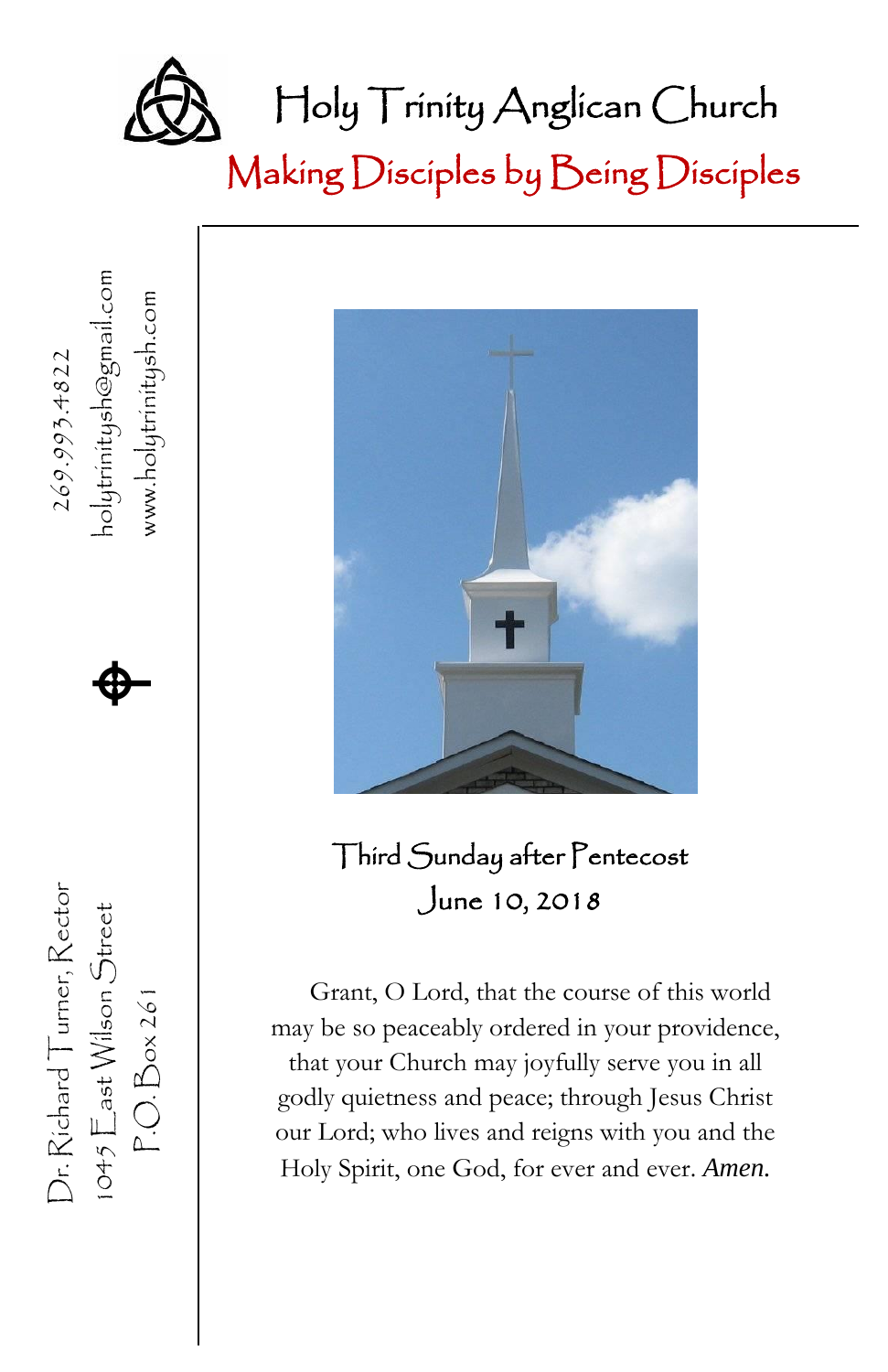### Order of Service

Call to Worship I Love You Lord Dependence This I Believe

| Opening Prayers           | <b>Processional Hymn</b> $\forall$ All Creatures of Our God and King |  |
|---------------------------|----------------------------------------------------------------------|--|
| First Lesson              | $\int$ enesis 3:8-15                                                 |  |
|                           | Psalm 130                                                            |  |
| Second Lesson             | $2$ Corinthians 4:13-5:1                                             |  |
| Sequence Hymn             | Alleluía                                                             |  |
| Gospel                    | Mark 3:20-35                                                         |  |
| Sermon                    | Fr. Rick Turner                                                      |  |
| Nicene Creed              |                                                                      |  |
| Prayers of the People     |                                                                      |  |
| The Peace                 |                                                                      |  |
| Announcements             |                                                                      |  |
| Offertory Hymn            | Great is Thy Faithfulness                                            |  |
| The Great Thanksgiving    |                                                                      |  |
| Sanctus                   | $5 - 130$                                                            |  |
| The Lord's Prayer         |                                                                      |  |
| The Breaking of the Bread |                                                                      |  |
|                           | Communion Hymns Jesus, Friend of Sinners                             |  |
|                           | You Are My All in All                                                |  |
| Prayer of Thanksgiving    |                                                                      |  |
| Blessing                  |                                                                      |  |
| Recessional Hymn          | Crown Him with Many Crowns                                           |  |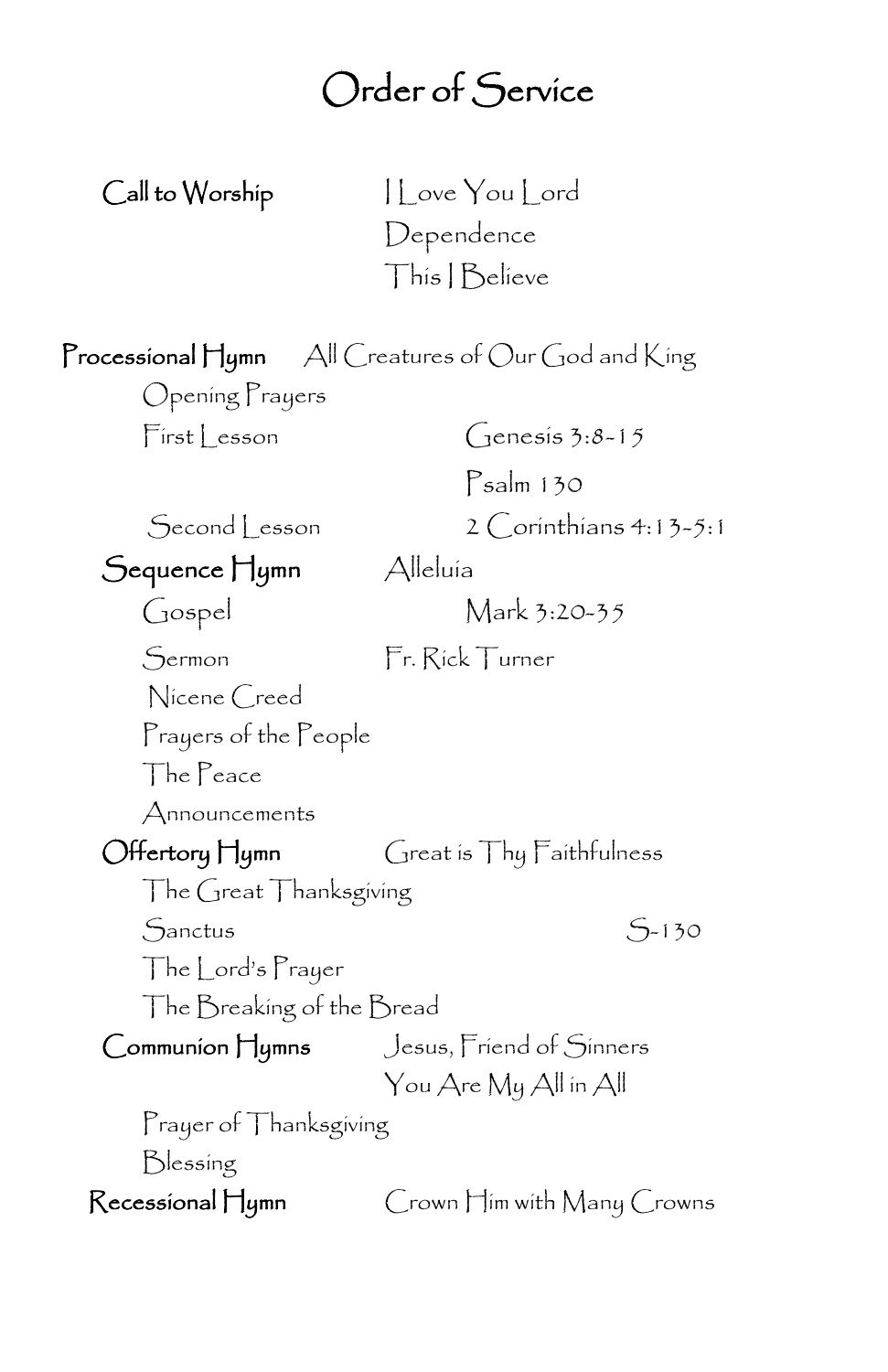## HTAC This Week

# $M \omega_{11}$

| <i>Group</i> Prayer |  |
|---------------------|--|
|                     |  |
| ╼┯╾                 |  |

### $\frac{1}{6}$ /12

| Women's Book Group |  |
|--------------------|--|
|                    |  |
|                    |  |

## $W_{6/15}$

| Men's Group |  |
|-------------|--|
|             |  |
| Soup Night  |  |
|             |  |

## We Care Food Pantry

We Care In the Name of Christ is an extension of our ministry in the South Haven area. This month we are helping stock the Food Pantry at the Congregational Church. They are in need of all kinds of nonperishable food but, especially items that contain protein. We can help keep enough food on the tables of families in our community.

# Servant Ministry

 Host: Susan & Gary Katt Don & Celia Kuick Reader: Celia Kuick Dennis DeVinney Intercessor: Kim Maxwell J.D. Diebold Chalice: Don Kuick Marie Hudson Tellers: Norm Bailey & Todd Brugh & Margaret Smith Mark Lewis

### Today Next Week

Greeter: Norm Bailey Walt Sicard

June Altar Guild: Dawn Darling & Dana Turner